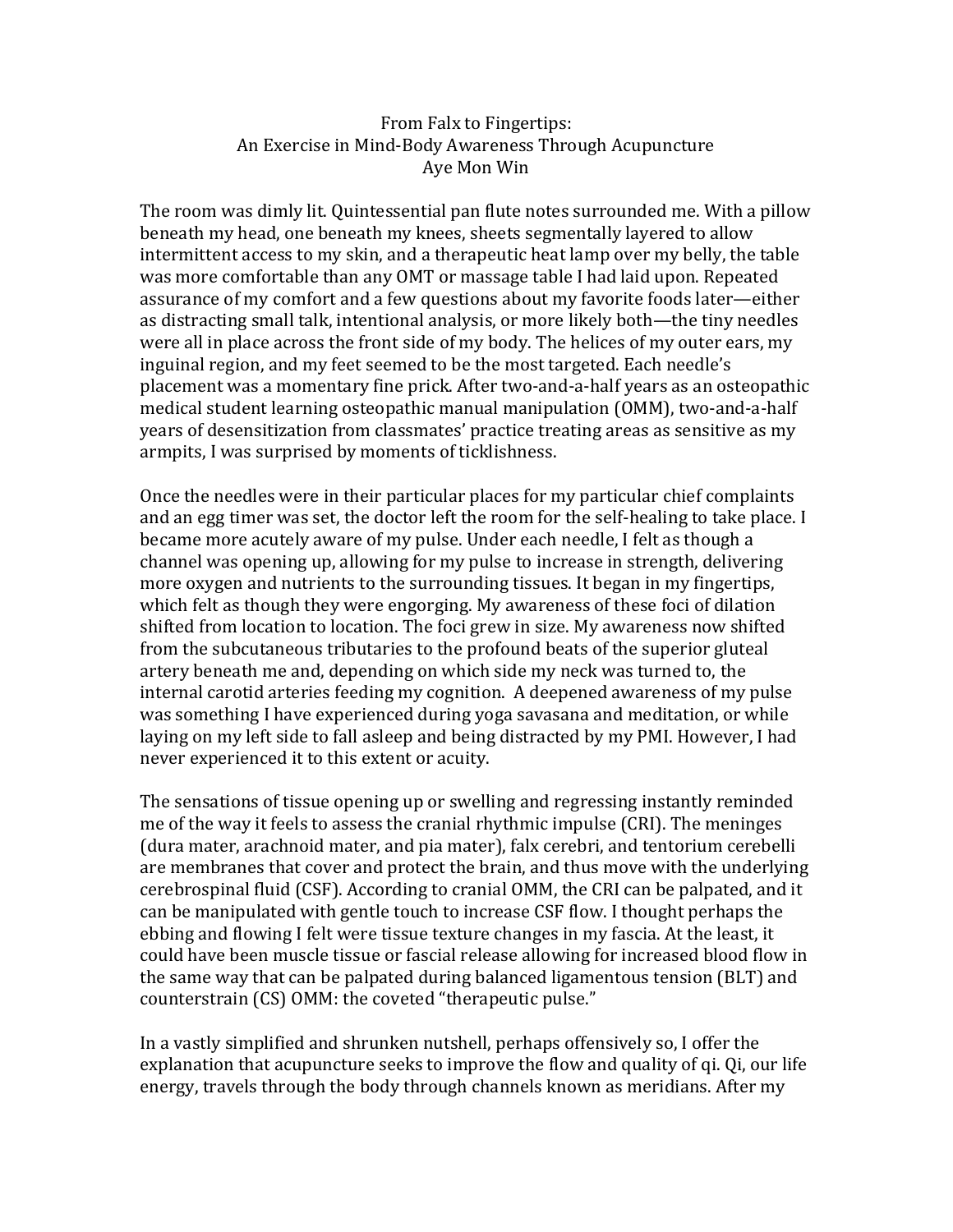treatment, I learned that the sensation of fullness, heaviness, or tingling where a needle is applied is known as De Qi.<sup>i</sup>

Because of the individualized nature of treatment and an entirely different system and language of understanding the body, it is inherently difficult to place acupuncture into Western paradigms of anatomy, physiology, and pathology, and subsequently to conduct randomized controlled trials. However, according to UpToDate, acupuncture (but also sham acupuncture) have been shown by "welldesigned clinical trials" to be more effective than control interventions for low back pain, knee osteoarthritis, migraine, allergic rhinitis, and menopausal hot flashes. ii

So how does it work? Functional magnetic resonance imaging (fMRI) has shown that acupuncture affects endogenous opioid signaling.<sup>iii</sup> While all subsets of opioid peptides (mu-opioid, kappa-opioid, encephalin, and beta-endorphin) are increased during acupuncture treatment, beta-endorphin levels are the highest.iv Another mechanism of analgesia is the inhibition of excitatory glutaminergic pathways with stimulation of inhibitory GABAergic pathways. <sup>v</sup> The primary somatosensory cortex is the site of initial pain processing that combines discriminative touch and proprioceptive information, allowing localization of pain.<sup>vi</sup> Bilateral changes in activation of primary and secondary somatosensory cortices, two areas of the brain that are active during pain experiences, have been visualized on fMRI.vii In our current crisis of opioid over-prescription, addiction, and overdose, I hope to see health care practitioners and patients considering alternatives to pain management that take advantage of our endogenous opioid pathways.

Increased local blood flow, such as what I believe I was experiencing, has been demonstrated in rats by measuring mean blood flow.viii Measured increases in extracellular ATP and ADP via purinergic  $(P_2)$  signaling were thought to be partially responsible for the increased blood flow. In other studies, increased local P<sup>2</sup> signaling in connective tissue at the site of acupuncture needles led to cell-mediate tissue relaxation.ix P2 receptors also exist in the CNS where they modulate neurotransmitter release. <sup>x</sup>

The egg timer went off. Like dinner in the oven, my anterior side and the channels below, throughout, and within were addressed and it was time to take the toothpicks out and flip. The posterior approach involved not just needles but suction cupping to increase blood flow to what were deemed to be my more problematic muscular regions: peri-scapular and paraspinal. A very gentle shiatsu massage graced my shoulders and back and I felt chills and tissue release into my neck. Admittedly, I fell asleep.

Relaxation, mind-body awareness, tension release, and improved blood flow were subjective outcomes I experienced during acupuncture. I believe that these outcomes can cause downstream effects of improved cardiovascular health, immune function, and mental health. Is acupuncture necessary to achieve these outcomes? No. It is simply one intervention, with its own molecular mechanisms of action,